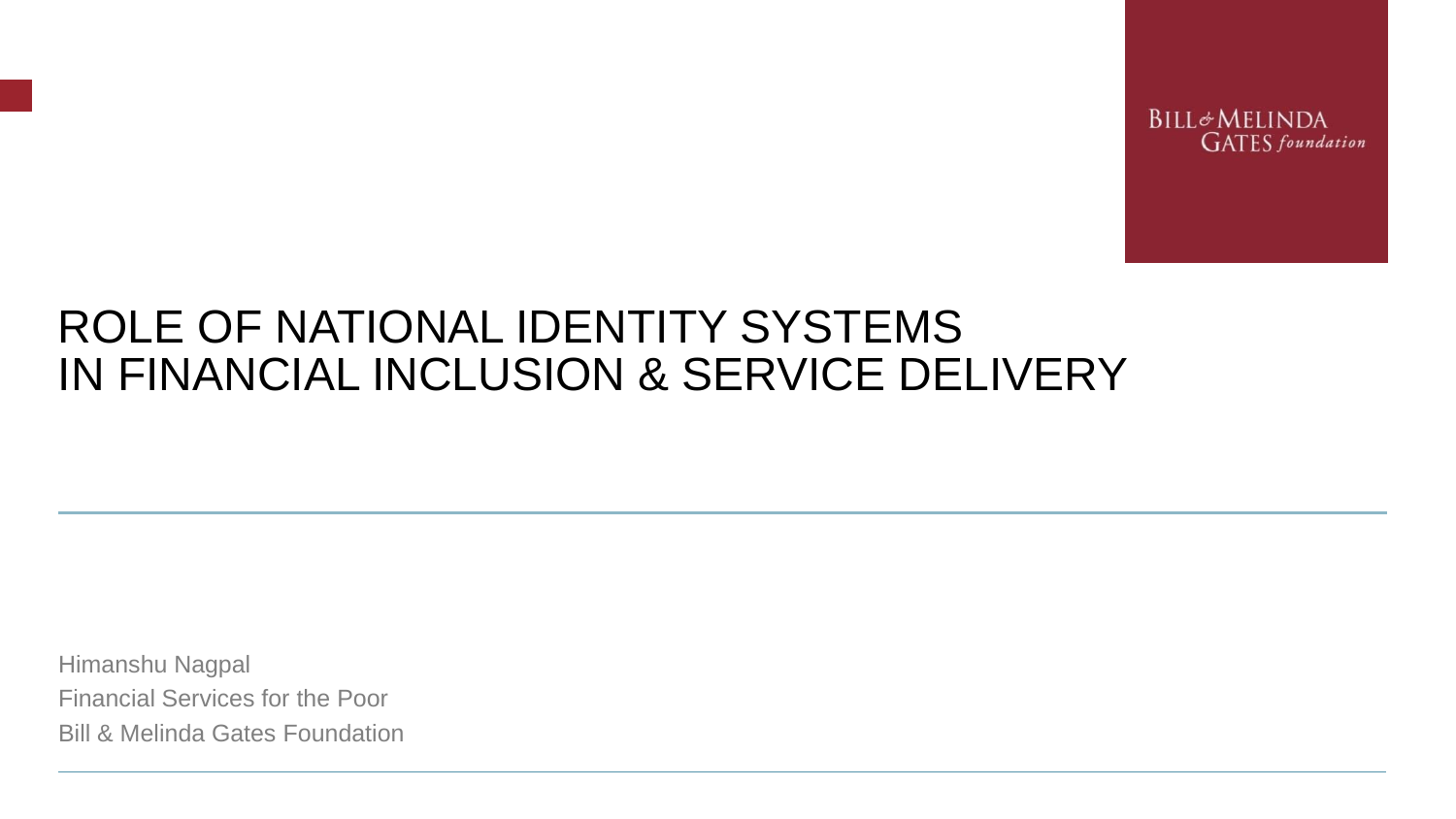### IDENTITY AND FINANCIAL INCLUSION

**1.5 billion** \* **Unable to prove their identity Most unregistered children and adults come from poor, rural households:** *\*Estimated figures, World Bank ID4D Global Dataset, 2016* • **Africa**: 437 million (44% of people) • **South Asia**: 630 million (36% of people) • **Low income:** 348 million (39% of people) • **Low-middle income (LMIC):** 841 million (31% of people)

**for 375 million** \* **not having an ID is a reason for not having a bank account** Self-reported barriers to use of formal accounts Non-account-holders reporting barrier as a reason for not having an account (%) **Religious reasons** 



percentage of adults who reported only this reason. Source: Demirguc-Kunt and Klapper 2012

- **Lack of ID is Barrier:** 18% of Unbanked
- **Unbanked Estimate:** 2 Billion

*\*Source: Findex*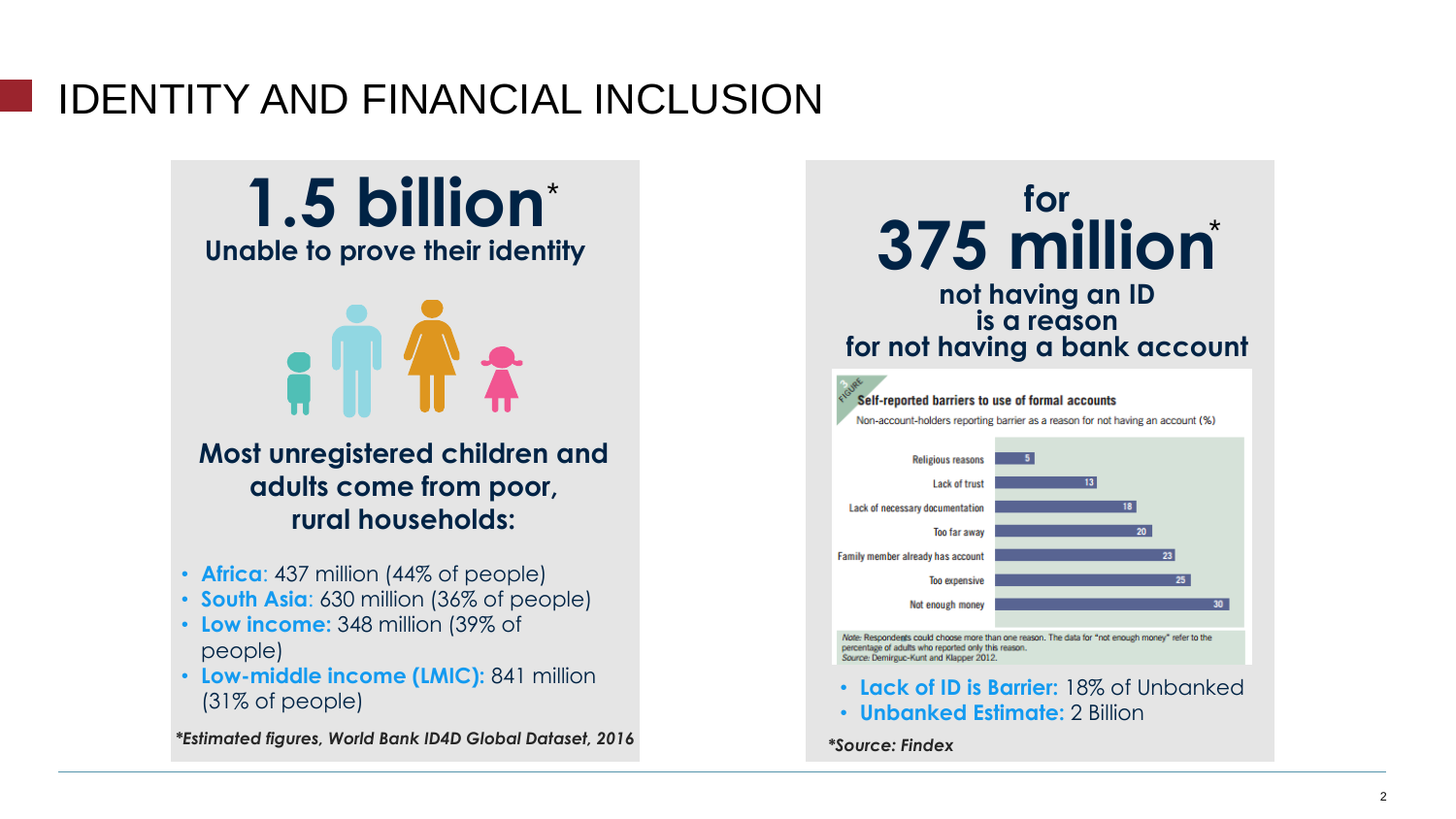# INDIA APPROACH





Aadhaar Enrolments (Millions)

Source: Data from http://www.uidai.gov.in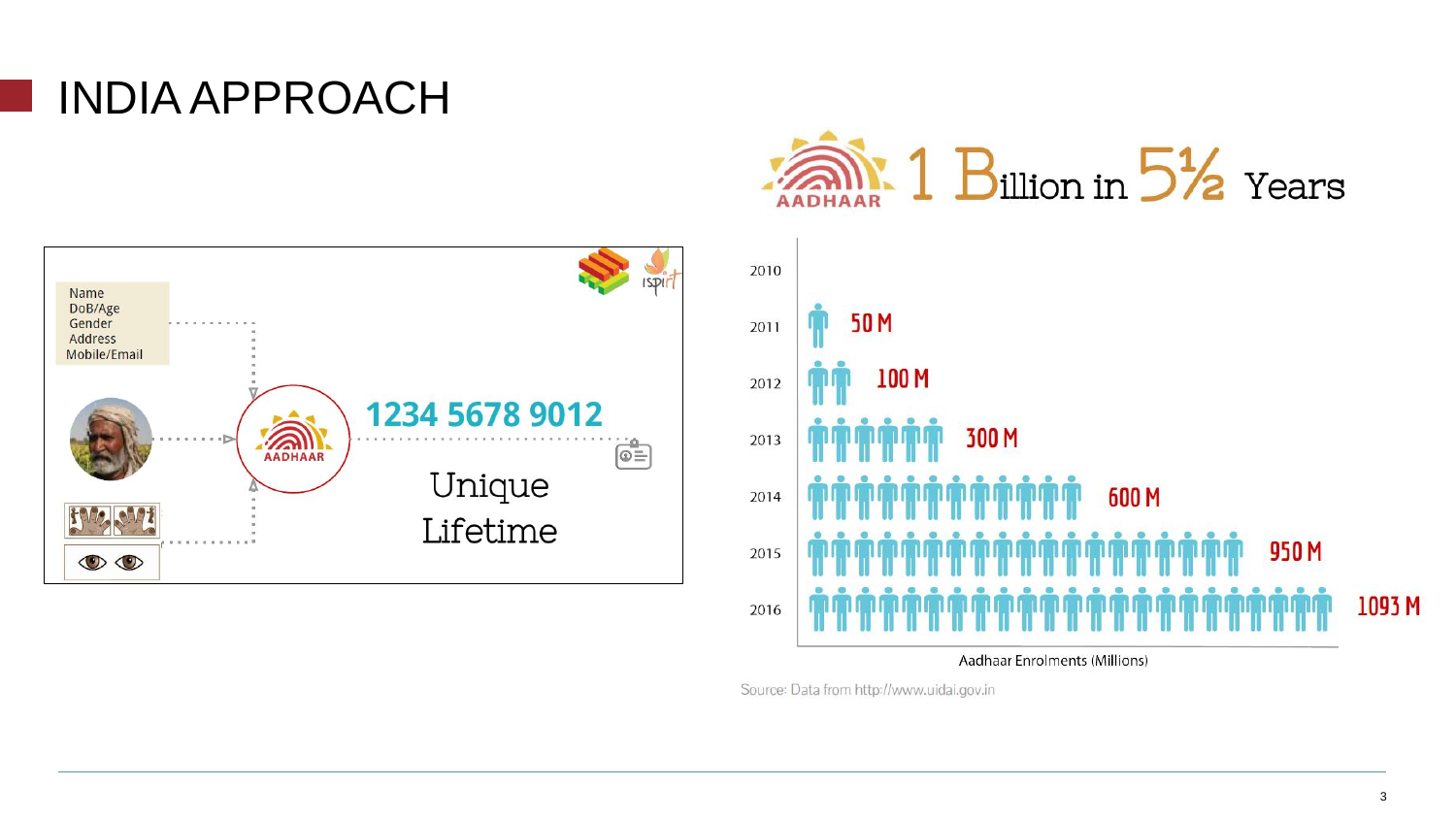# DESIGN: SOME CHOICES INDIA MADE

- Minimal Data
- Including Children, Biometrics form 5Yr+
- Not Legal Identity
- Open Architecture: Competition, Commodity Hardware
- Open APIs: Easy Integration, Platform Approach
- No Card
- Leapfrog: No National ID to Digital National ID
- Decentralized enrolment with Public Private Partnership
- Anytime Anywhere Authentication and Consent Based E-KYC
- Public Good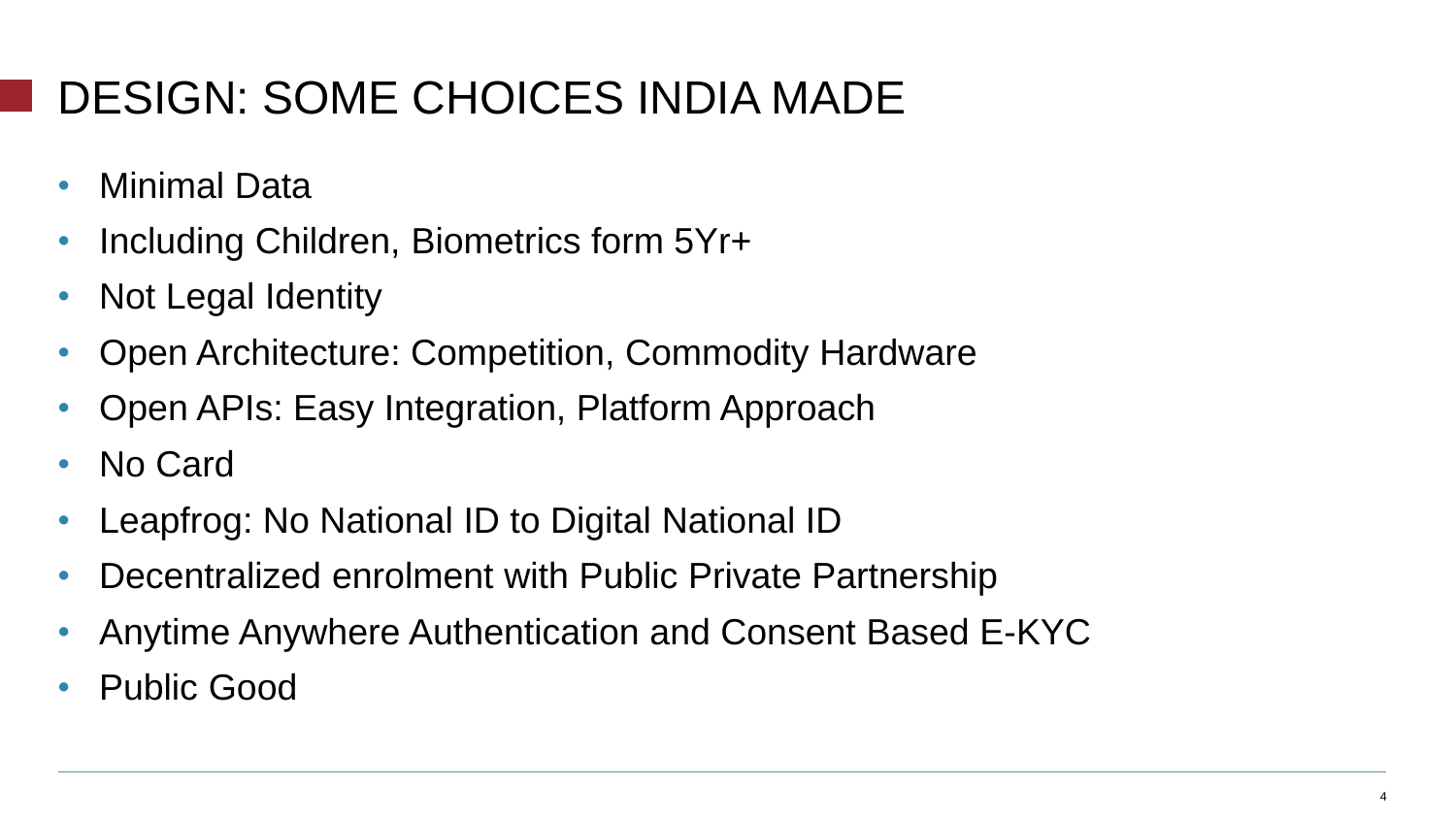

### COSTS: AVERAGE ESTIMATE VS. AADHAAR

Key Factors : Economies of Scale, Cards (and type), inclusive registration needs, institutional capacity, data captured, etc.

| Component                      | Description                 | Investment                    |
|--------------------------------|-----------------------------|-------------------------------|
| Enrollment                     | Capturing identifiers at    | \$3 - \$6 per person          |
|                                | points of enrollment        |                               |
|                                | including biometric and     |                               |
|                                | biographic data             |                               |
| Register Maintenance           | Database management and     | $+15% - 25%$ per year         |
|                                | maintenance, updates,       |                               |
|                                | deduplication, other checks |                               |
| <b>Authentication Services</b> | Mechanisms for verifying    | \$1.15 - \$5 per ID card      |
|                                | identity such as smart      | depending on features         |
|                                | electronic cards that       | +\$0.50 for digital           |
|                                | contain credentials on a    | certificates                  |
|                                | chip (PINs, biometrics, PKI | +\$0.05 - \$0.10 per year per |
|                                | certificates) or online     | card for maintenance          |
|                                | verification services       | (POS Costs Additional)        |

**Costs of eID Systems** 

Source: Atick (2014).

- Average Aadhaar Enrollment Cost: **~\$1 per person**
- One off Voter Registration: \$15 per person Bolivia - \$22 Afghanistan *(Gelb Clark 2013)*
- Gelb estimates, for an average low income country, ID System:
	- o ID system operating cost 0.2% GDP
	- o Govt. Cash Payments 10-15% GDP
	- o Only modest 2% of leakage elimination recovers operating cost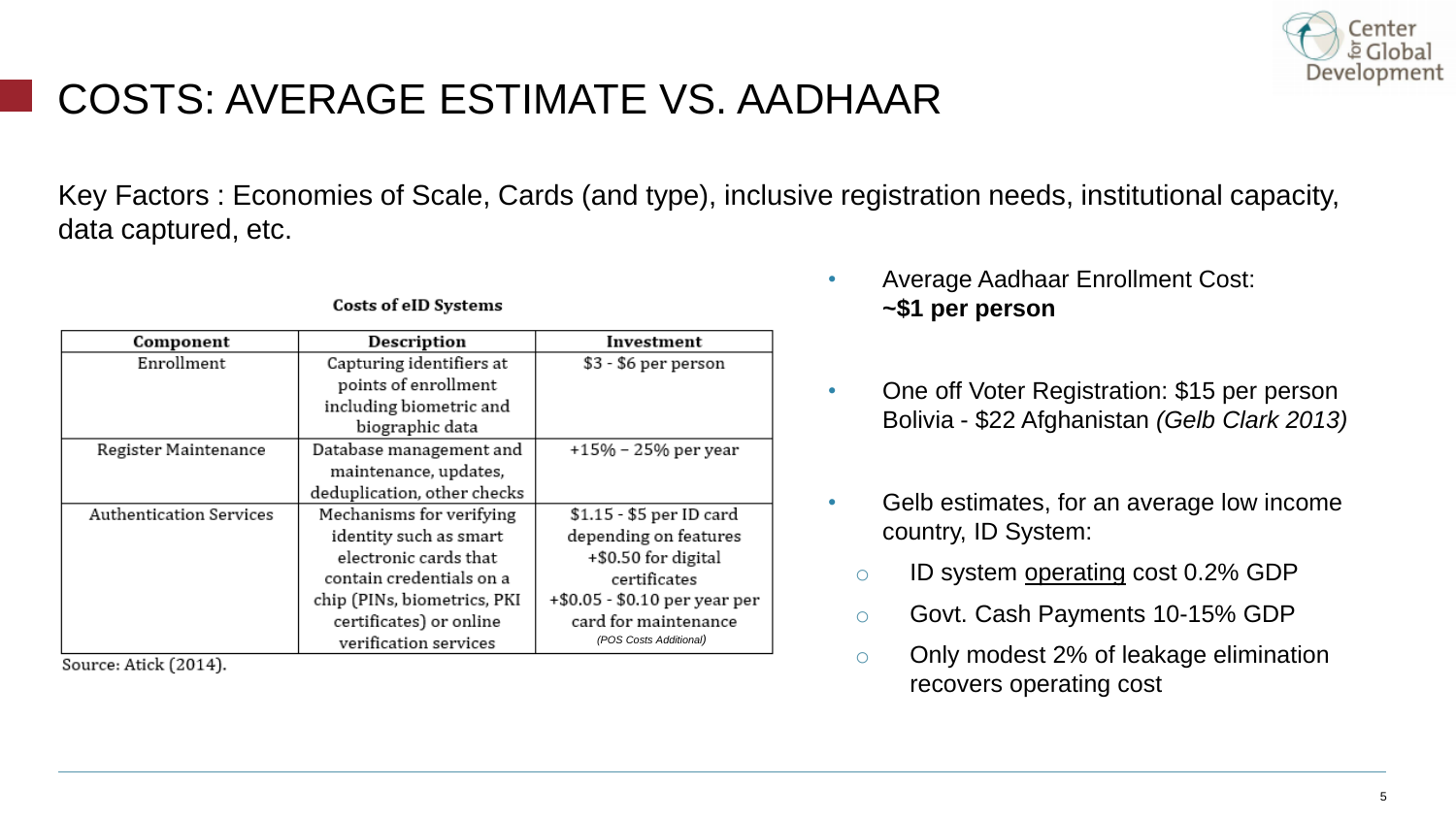## BENEFITS: SERVICE DELIVERY



#### **Direct Benefit Transfer** Government of India



*Source: https://dbtbharat.gov.in/*

### **Benefits:**

- Cooking Gas Subsidy accrued estimated savings of USD **\$2.26 Billion**  *(Source: UIDAI)*
- Digitization of National Rural Employment Guarantee Scheme
	- **41% reduction in leakage** (from 30.7% to 20%)
	- Recipients spent 22 fewer minutes collecting payments (20% reduction)
	- Received payments 6-10 days sooner (17-29% faster)

*(Source: Building State Capacity: Evidence from biometric smartcards in India, by Karthik M. et. al.)*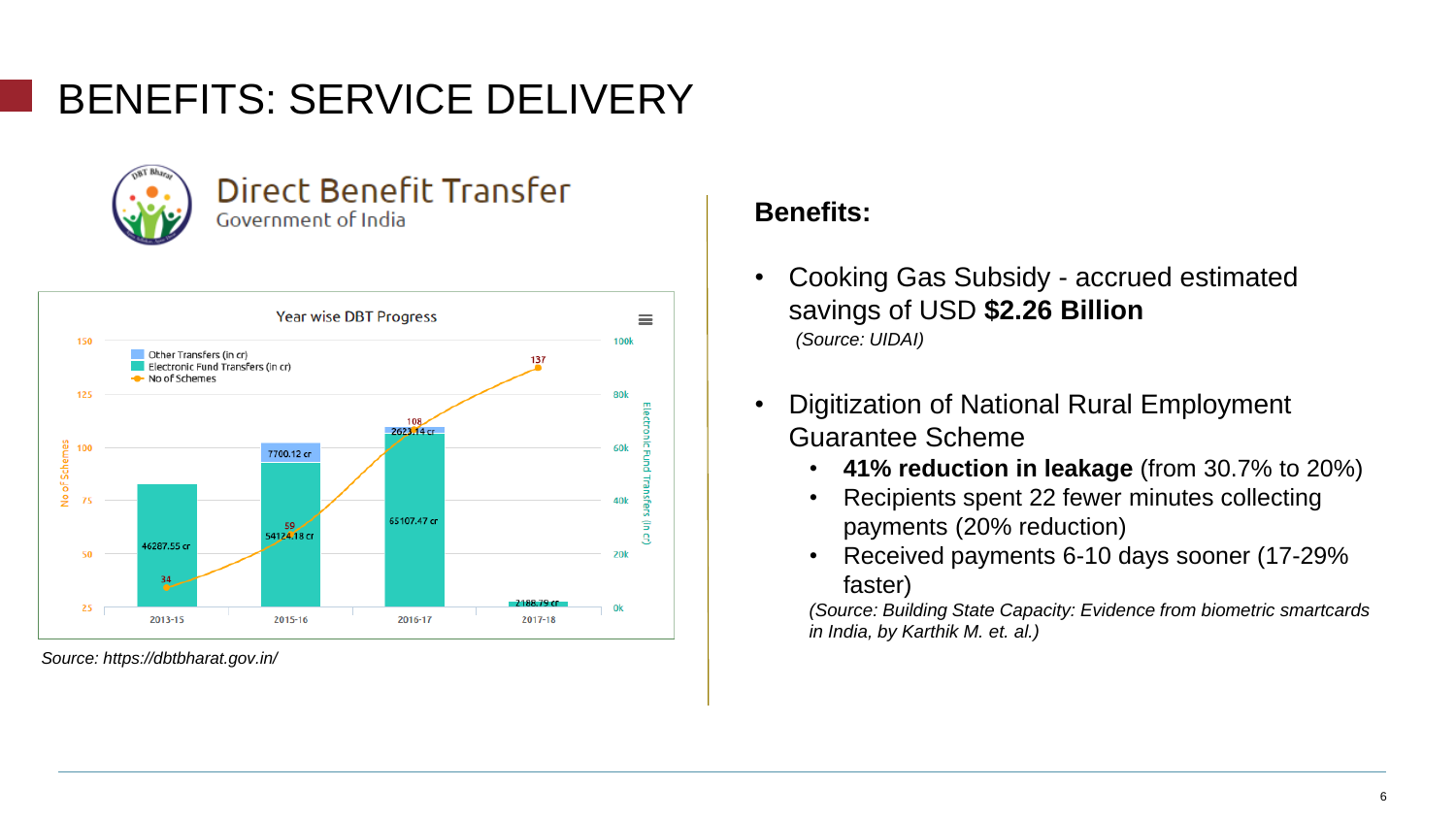### BENEFITS: KYC COST



- A paperless Know Your Customer (KYC) process, wherein the Identity and Address of the subscriber are verified electronically (with explicit consent by the resident).
- Alternative to the current KYC process which is done on the basis of physical photocopies of the original documents (ID proof and Address proof)

*Source: https://indiastack.org/ekyc/*

#### **Benefits:**



Estimated KYC Cost for Traditional Banks in India  $~10.07$ 

Estimated KYC Cost for Payment Banks in India (by utilizing SIM registration database)



Vs.

*Source: Market dipstick surveys*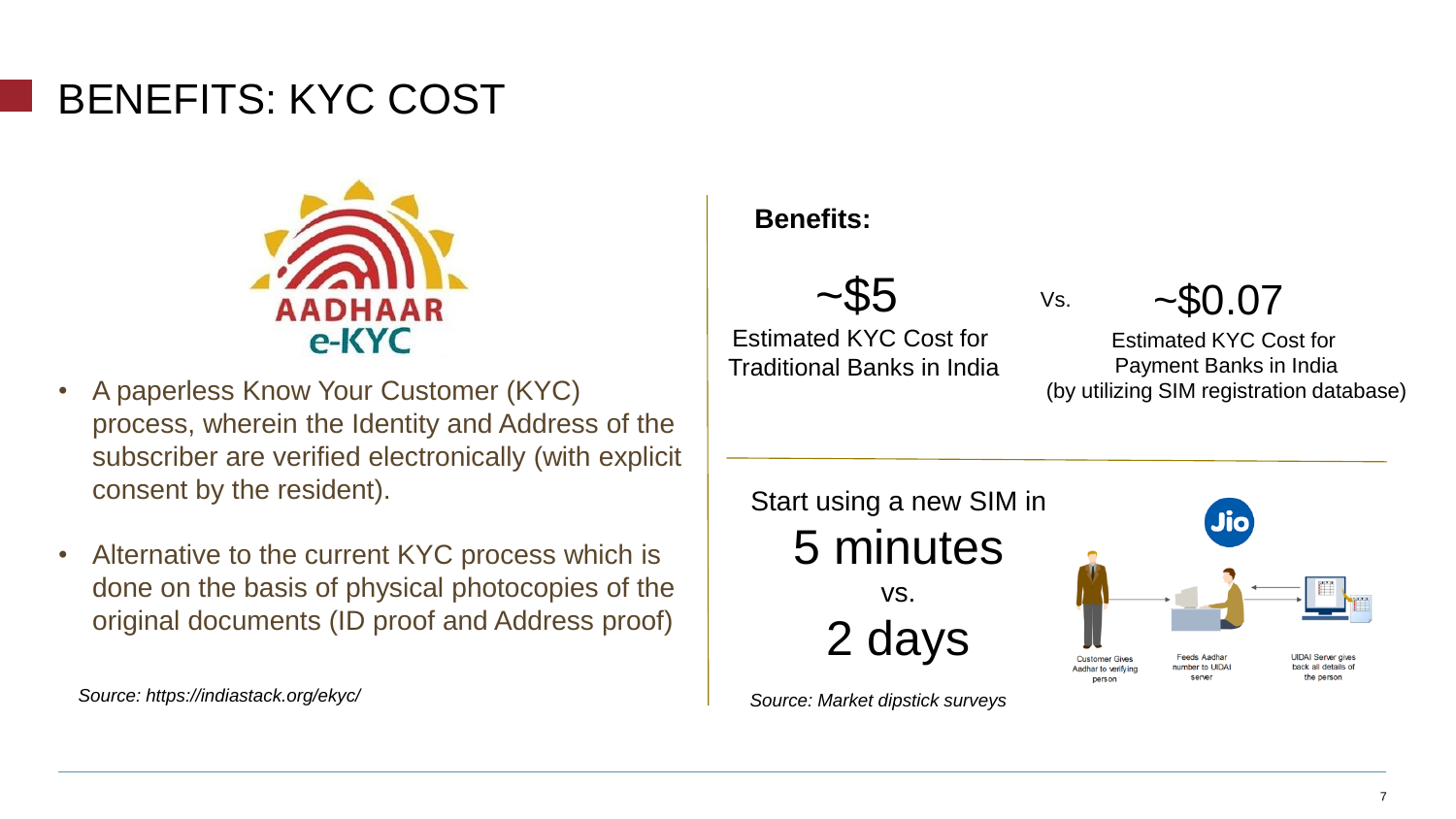### BEYOND IDENTITY: THE INDIA STACK APPROACH